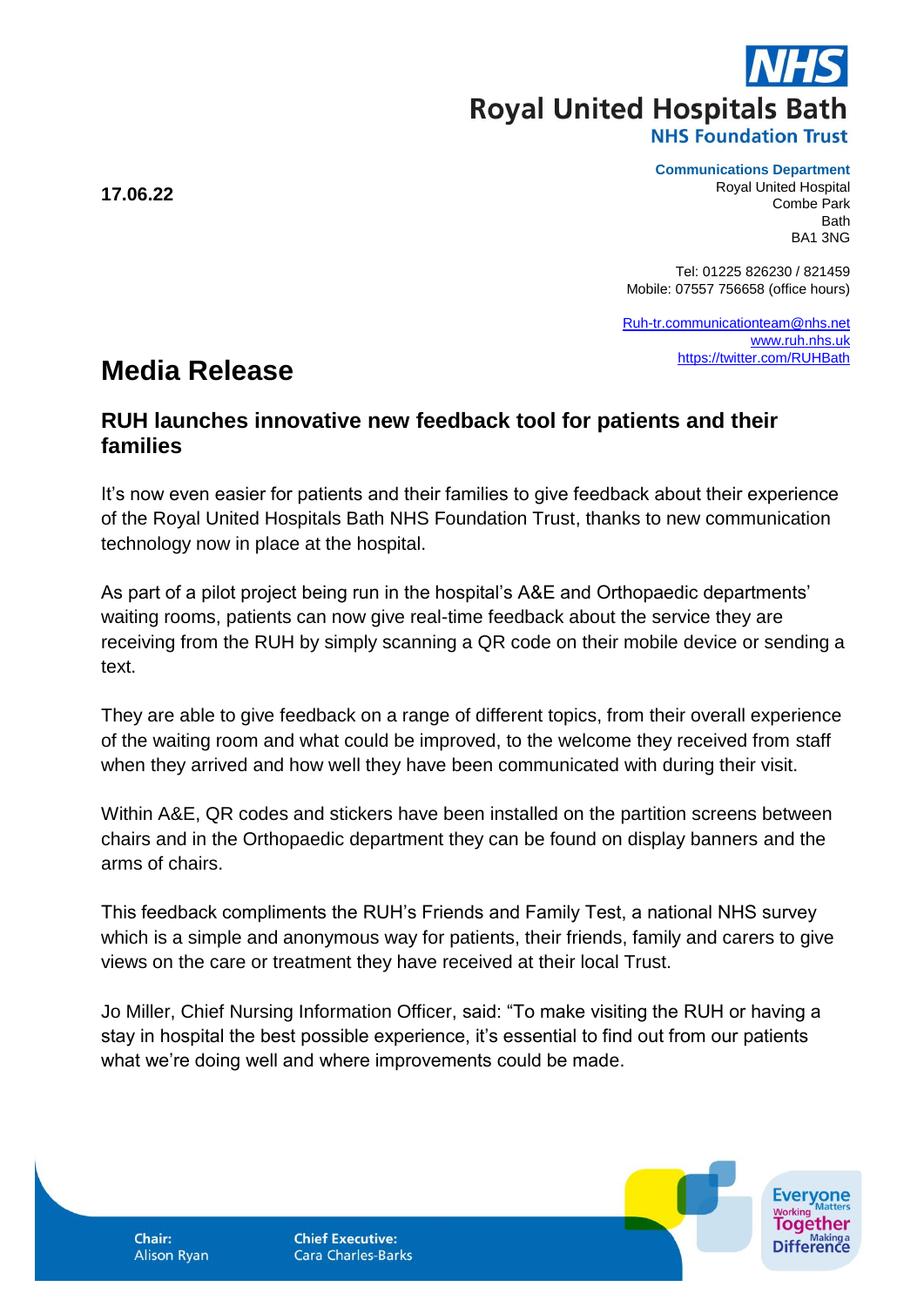"We always encourage patients and their families to complete the Friends and Family Test in person or online via our website, however, we have found that feedback levels have dropped during the coronavirus pandemic.

"We're hopeful that this pilot project will give patients and visitors a quick and convenient way to share feedback with us while they wait for their appointment or to see a clinician. If it proves a success, we will look to extend it to other areas of the hospital.

"I would like to reassure everyone that takes the time to leave us feedback that we take on board all comments and suggestions – whether that's praise or criticism.

…

…

"Our patients are at the heart of everything we do, which is why we are so keen to encourage feedback and make sure we take action when improvements are needed."

The project is being run in partnership with Hello Lamp Post, an engagement platform which uses everyday objects, such as benches, lamp posts, bus stops and information points to communicate with people, share information and gather feedback in the moment, through a simple text message interaction.

Tiernan Mines, Chief Executive of Hello Lamp Post, said: "Our technology is playing a crucial role in enabling the RUH to gather more feedback from its patients. By automating the feedback process, Hello Lamp Post is able to save staff time by gathering patient and visitor feedback, and provide it all directly into the hands of the hospital."

You can complete the RUH's Friends and Family Test on the hospital's website here: [https://www.ruh.nhs.uk/patients/advice\\_and\\_support/patient\\_experience/friends\\_and\\_famil](https://www.ruh.nhs.uk/patients/advice_and_support/patient_experience/friends_and_family_tests.asp) [y\\_tests.asp](https://www.ruh.nhs.uk/patients/advice_and_support/patient_experience/friends_and_family_tests.asp)

For more information about Hello Lamp Post go to:<https://www.hellolamppost.co.uk/>

**Ends**

## **Notes to Editor:**

The Royal United Hospitals Bath NHS Foundation Trust provides acute treatment and care for a catchment population of around 500,000 people in Bath, and the surrounding towns and villages in North East Somerset and Western Wiltshire. The hospital provides healthcare to the population served by four Clinical Commissioning Groups: Bath & North East Somerset CCG, Wiltshire CCG, Somerset CCG and South Gloucestershire CCG.

Chair: **Alison Ryan**  **Chief Executive: Cara Charles-Barks**